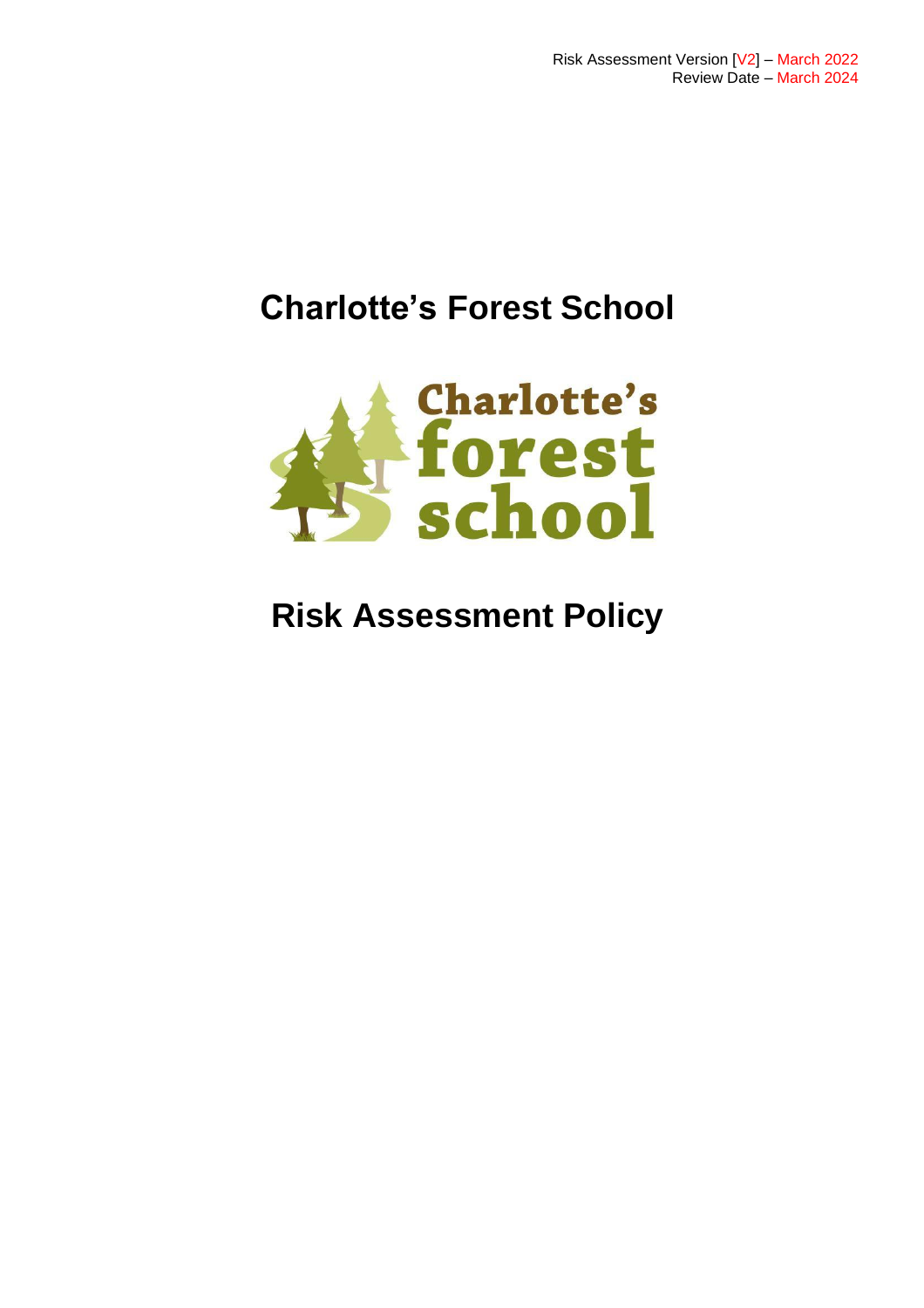## **Charlotte's Forest School Risk Assessment Policy**

### **1. Introduction**

- 1.1 This policy contains a check list for Charlotte's Forest School staff to utilise. The templates have been developed for courses commonly delivered by this Centre.
- 1.2 Each venue and course has its own hazards and must be risk assessed by staff on the day.
- 1.3 Charlotte's Forest School will require supporting rationale if a decision is made not to deliver training to customers on health and safety grounds.
- 1.4 This document is designed to summarise issues for the Charlotte's Forest School trainer visiting new educational premises for perhaps the first time for the delivery of Forest School Leader training.

#### **2 Risk Assessments**

2.1 Risk Assessment for delivering Forest School Leader qualification at a novel training venue

| <b>Hazard</b>                                                             | Person(s) at risk              | <b>Risk Rating</b><br>Low Med High | <b>Control measures</b>                                                                                                                                                     |
|---------------------------------------------------------------------------|--------------------------------|------------------------------------|-----------------------------------------------------------------------------------------------------------------------------------------------------------------------------|
|                                                                           |                                |                                    |                                                                                                                                                                             |
| <b>Venue</b><br>The working environment                                   | Trainers and course            | Low                                | Existing workplaces should be following<br>Health Safety and Welfare Regulations.                                                                                           |
|                                                                           | members                        |                                    | Firstly liaise with course organiser /<br>venue representative. Ultimate decision<br>as to whether course is delivered is with<br>Charlotte's Forest School representative. |
| <b>Candidate</b>                                                          |                                |                                    |                                                                                                                                                                             |
| Behaviour<br>Suitability of training for<br>individual                    | Trainers and course<br>members | Low                                | Pre course information and booking<br>conditions                                                                                                                            |
| <b>Practical skills sessions</b>                                          |                                |                                    |                                                                                                                                                                             |
| Repetitive kneeling<br>Bending<br>Stretching<br>Pulling (e.g. ropes)      | Course members                 | Low                                | Provide kneeling mats if needed<br>Verbal warning                                                                                                                           |
| <b>Outdoor environment</b>                                                |                                |                                    |                                                                                                                                                                             |
| Weather, e.g. extreme<br>cold, heat, wind, rain, etc.                     | Trainers & course<br>members   | $Low - medium$                     | Suitable clothing<br>Regular intervals for rewarming and<br>refreshments. Monitor conditions and go<br>inside if conditions deteriorate.                                    |
| Hazards associated with<br>features of the site                           | Trainers & course<br>members   | Low - medium                       | Refer to site risk assessment                                                                                                                                               |
| Hazards that could change<br>on a daily basis (e.g.<br>slippery surfaces) | Trainers & course<br>members   | Low - medium                       | Carry out daily site check prior to each<br>session and warn course members of<br>hazards                                                                                   |
| Car Parks                                                                 | Trainers & course<br>members   | Low - medium                       | Never work in active car parks                                                                                                                                              |